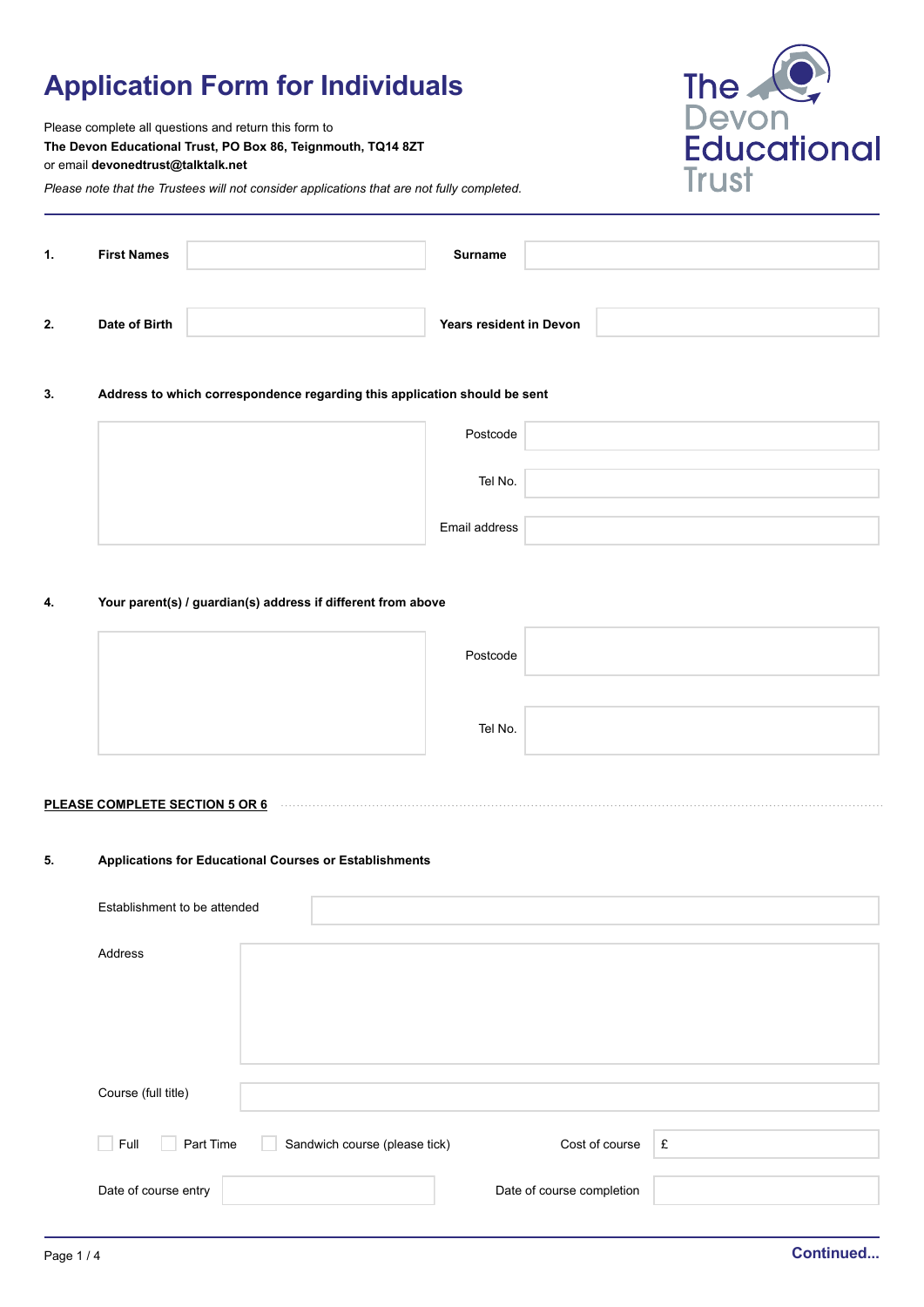#### **6. All other Applications**

### **Details of applications for grants other than at educational establishments**

| Project for which assistance is sought |  |
|----------------------------------------|--|
| Address (where appropriate)            |  |
| Date of project                        |  |
|                                        |  |

# **7. Purpose for which grant would be used (please give a full financial breakdown):**

|     | Cost $E$       |                      |                                                                                                                                                                              |  | Total amount for which you are applying               |                                   | $\pounds$ |  |
|-----|----------------|----------------------|------------------------------------------------------------------------------------------------------------------------------------------------------------------------------|--|-------------------------------------------------------|-----------------------------------|-----------|--|
| 8.  |                |                      | If you have applied / will be applying to other sources for financial help, please give details here (continue on another sheet if necessary)                                |  |                                                       |                                   |           |  |
|     | Name of source |                      | Amount requested / to be requested                                                                                                                                           |  | Outcome (successful/unsuccessful or awaiting outcome) |                                   |           |  |
|     |                |                      |                                                                                                                                                                              |  |                                                       |                                   |           |  |
|     |                |                      |                                                                                                                                                                              |  |                                                       |                                   |           |  |
| 9.  |                |                      | If you have an independent income please answer the following questions<br>(Applicants in receipt of a student award grant and / or a student loan should state this amount) |  |                                                       |                                   |           |  |
|     |                | My annual income $E$ |                                                                                                                                                                              |  |                                                       | Monthly mortgage / rent costs   £ |           |  |
|     |                |                      |                                                                                                                                                                              |  |                                                       |                                   |           |  |
| 10. |                |                      | To be completed by your parent / guardian                                                                                                                                    |  |                                                       |                                   |           |  |
|     |                |                      | Number of dependent children and ages                                                                                                                                        |  |                                                       |                                   |           |  |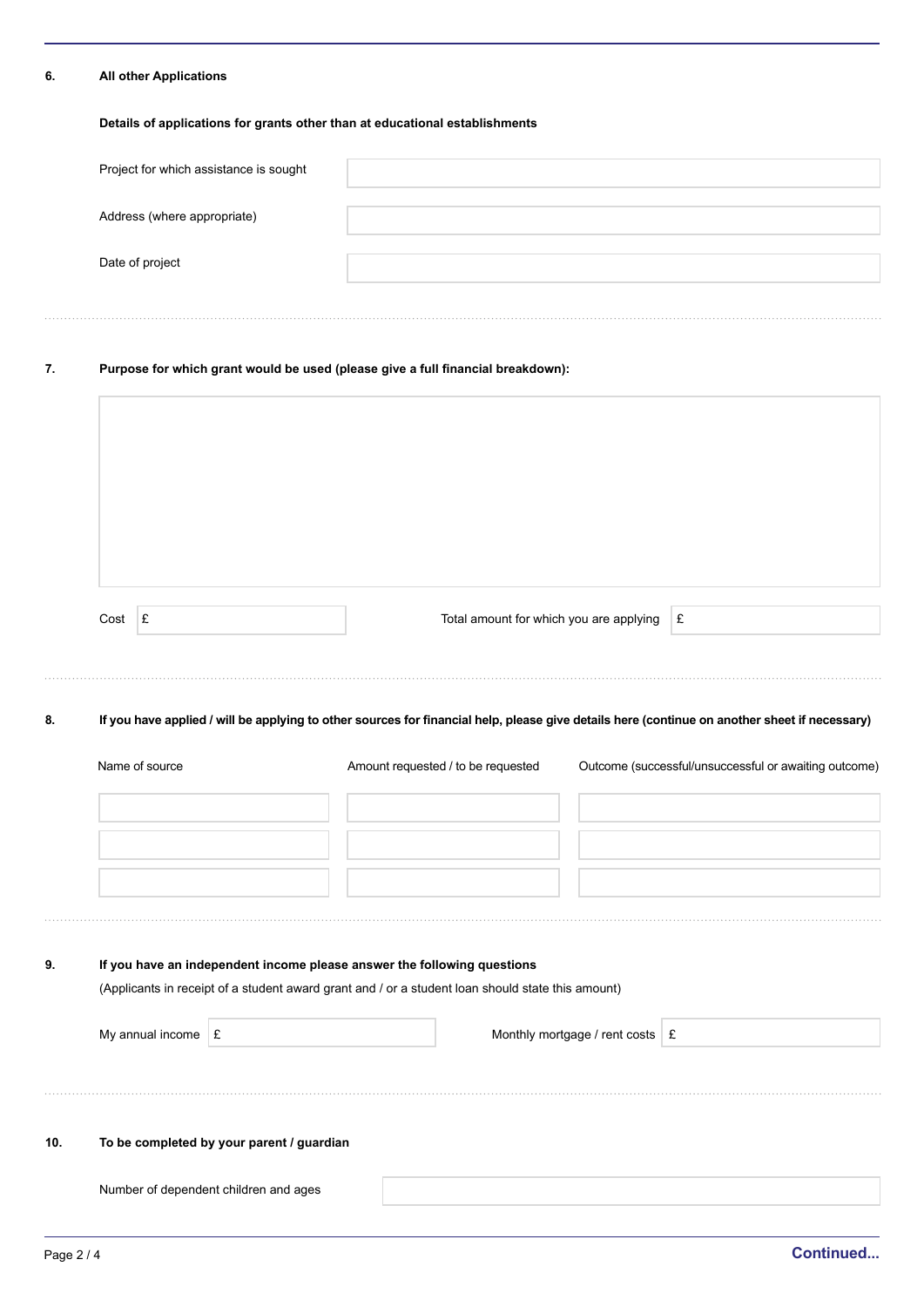|                                                                                                                                                                                                                  | Annual income of parents / guardians from all sources including state benefits and pensions                                                                   |  |                        |                                                                                                |                           |                                                                                                                            |            |           |  |  |
|------------------------------------------------------------------------------------------------------------------------------------------------------------------------------------------------------------------|---------------------------------------------------------------------------------------------------------------------------------------------------------------|--|------------------------|------------------------------------------------------------------------------------------------|---------------------------|----------------------------------------------------------------------------------------------------------------------------|------------|-----------|--|--|
|                                                                                                                                                                                                                  | Father's occupation                                                                                                                                           |  |                        |                                                                                                |                           | Gross Income                                                                                                               | £          |           |  |  |
|                                                                                                                                                                                                                  | Mother's occupation                                                                                                                                           |  |                        |                                                                                                |                           | Gross Income                                                                                                               | £          |           |  |  |
|                                                                                                                                                                                                                  | I declare that the above information is correct                                                                                                               |  |                        |                                                                                                |                           |                                                                                                                            |            |           |  |  |
|                                                                                                                                                                                                                  | Signature of parent / guardian                                                                                                                                |  |                        |                                                                                                |                           | Date                                                                                                                       |            |           |  |  |
|                                                                                                                                                                                                                  |                                                                                                                                                               |  |                        |                                                                                                |                           |                                                                                                                            |            |           |  |  |
| 11.                                                                                                                                                                                                              | Please give the names and addresses of two referees<br>(one of whom must be a member of the teaching staff at your current or last educational establishment) |  |                        |                                                                                                |                           |                                                                                                                            |            |           |  |  |
|                                                                                                                                                                                                                  | Name                                                                                                                                                          |  |                        |                                                                                                | Name                      |                                                                                                                            |            |           |  |  |
|                                                                                                                                                                                                                  | Address                                                                                                                                                       |  |                        |                                                                                                | Address                   |                                                                                                                            |            |           |  |  |
|                                                                                                                                                                                                                  |                                                                                                                                                               |  |                        |                                                                                                |                           |                                                                                                                            |            |           |  |  |
|                                                                                                                                                                                                                  |                                                                                                                                                               |  |                        |                                                                                                |                           |                                                                                                                            |            |           |  |  |
|                                                                                                                                                                                                                  | Postcode                                                                                                                                                      |  |                        |                                                                                                | Postcode<br>Email address |                                                                                                                            |            |           |  |  |
|                                                                                                                                                                                                                  | Email address                                                                                                                                                 |  |                        |                                                                                                |                           |                                                                                                                            |            |           |  |  |
|                                                                                                                                                                                                                  | Tel No                                                                                                                                                        |  |                        |                                                                                                | Tel No                    |                                                                                                                            |            |           |  |  |
|                                                                                                                                                                                                                  | Occupation                                                                                                                                                    |  |                        |                                                                                                | Occupation                |                                                                                                                            |            |           |  |  |
|                                                                                                                                                                                                                  |                                                                                                                                                               |  |                        |                                                                                                |                           |                                                                                                                            |            |           |  |  |
| 12.                                                                                                                                                                                                              |                                                                                                                                                               |  |                        | Please give details of your academic and / or your employment record to date                   |                           |                                                                                                                            |            |           |  |  |
|                                                                                                                                                                                                                  | Date(s)                                                                                                                                                       |  | Establishment attended |                                                                                                | Qualifications obtained   |                                                                                                                            |            |           |  |  |
|                                                                                                                                                                                                                  |                                                                                                                                                               |  |                        |                                                                                                |                           |                                                                                                                            |            |           |  |  |
|                                                                                                                                                                                                                  |                                                                                                                                                               |  |                        |                                                                                                |                           |                                                                                                                            |            |           |  |  |
|                                                                                                                                                                                                                  |                                                                                                                                                               |  |                        |                                                                                                |                           |                                                                                                                            |            |           |  |  |
|                                                                                                                                                                                                                  |                                                                                                                                                               |  |                        |                                                                                                |                           |                                                                                                                            |            |           |  |  |
| 13.                                                                                                                                                                                                              |                                                                                                                                                               |  |                        | I agree to submit a report to the Trustees showing how the grant was used.                     |                           |                                                                                                                            | <b>YES</b> | NO.       |  |  |
|                                                                                                                                                                                                                  |                                                                                                                                                               |  |                        | I consent to the report being used in part or in total on the Devon Educational Trust website. |                           |                                                                                                                            | <b>YES</b> | NO        |  |  |
|                                                                                                                                                                                                                  |                                                                                                                                                               |  |                        |                                                                                                |                           | I confirm that I have read and agree to the Devon Educational Trust Data Privacy Notice which can be found on our website. | YES        | <b>NO</b> |  |  |
| I have completed a statement on page 4 to support my application. I confirm that all information is correct and understand that any<br>14.<br>omissions or incorrect information will jeopardise my application. |                                                                                                                                                               |  |                        |                                                                                                |                           |                                                                                                                            |            |           |  |  |
|                                                                                                                                                                                                                  | Signature of applicant                                                                                                                                        |  |                        |                                                                                                |                           | Date                                                                                                                       |            |           |  |  |
|                                                                                                                                                                                                                  |                                                                                                                                                               |  |                        |                                                                                                |                           | If you are signing on behalf of a minor (those under 14 years of age) please state your relationship to the applicant.     |            |           |  |  |
|                                                                                                                                                                                                                  | Please state where you found information about the Trust:                                                                                                     |  |                        |                                                                                                |                           |                                                                                                                            |            |           |  |  |
|                                                                                                                                                                                                                  |                                                                                                                                                               |  |                        |                                                                                                |                           |                                                                                                                            |            |           |  |  |